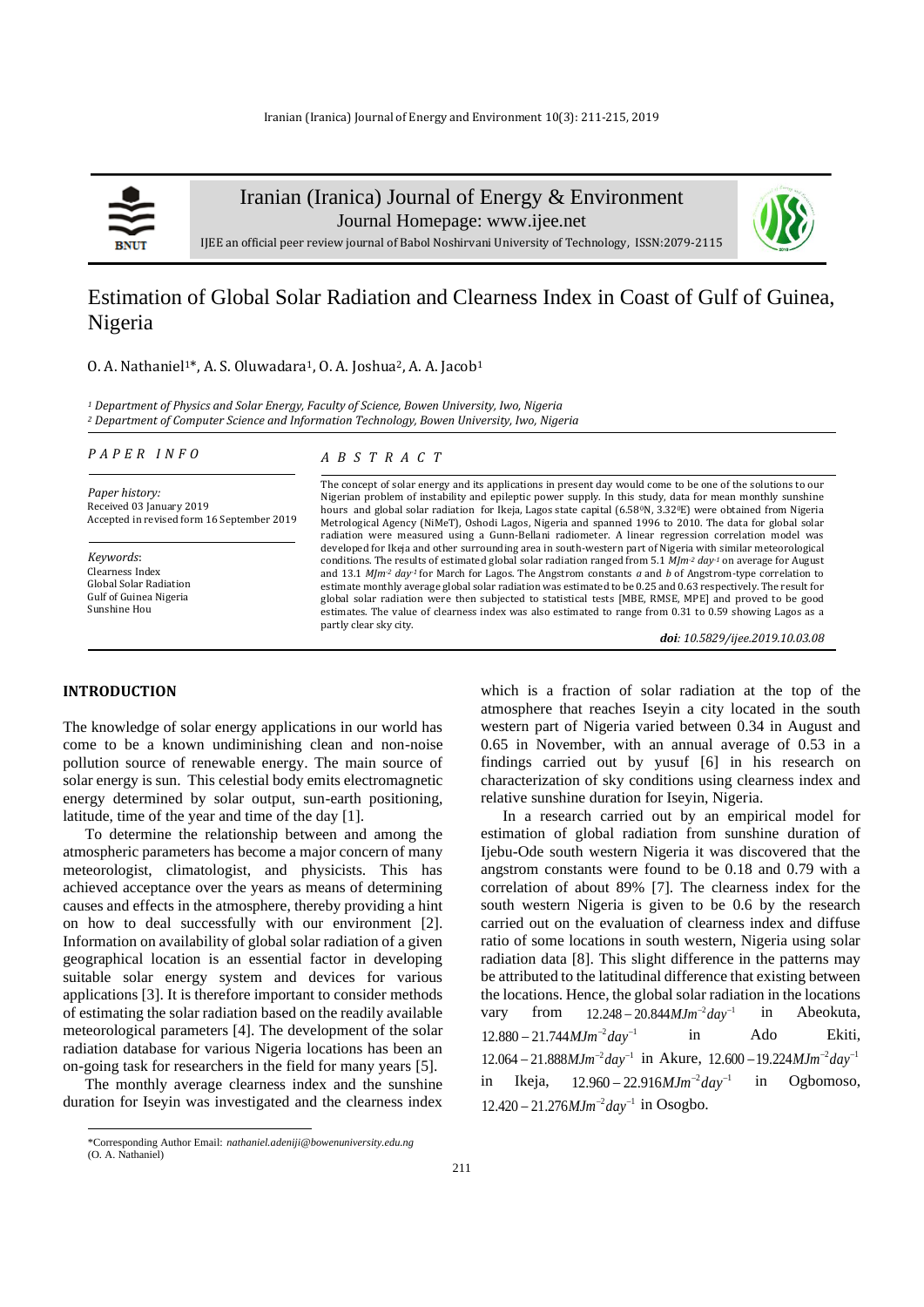The clearness index  $(K_t)$  value ranges between  $0.35 - 0.59$ (Abeokuta), 0.36 – 0.61 (Ado Ekiti), 0.34 – 0.61 (Akure), 0.32  $-$  0.48 (Ikeja), 0.39  $-$  0.61 (Ogbomoso) and 0.34  $-0.53$ (Osogbo). In Abeokuta, the highest *K<sup>t</sup>* (0.595) observed in January and December while the lowest  $K_t$  (0.35) occurred in August. In Ado Ekiti, the highest value of *K<sup>t</sup>* (0.61) observed in January and December and lowest value  $K_t$  (0.38) observed in July. Highest value  $K_t$  (0.61) observed in Akure in January while the lowest  $K_t$  (0.35) occurred in August. In Ikeja, highest value  $K_t$  (0.58) observed in December and lowest value  $K_t$  (0.38) in July. In Ogbomoso, the highest value of  $K_t$ (0.62) observed in January and December and lowest value *K<sup>t</sup>* (0.37) observed in August [8]. In Osogbo, the highest value of  $K_t$  (0.60) occurred in January while the lowest value of  $K_t$ (0.34) observed in August. This indicates that the sky is very clear over Akure, Ado Ekiti, Ogbomoso and Osogbo south western Nigeria throughout the year except in June to September.

## **METHODOLOGY**

Baseline data of monthly mean global solar radiation (*H*) and monthly mean sunshine hour (*S*) data for this study were obtained from the Nigeria Meteorological Agency (NiMeT), Oshodi, Lagos, Nigeria. The global solar radiation data were measured with a Gunn-Bellani radiometer. The data covered the period of fifteen (15) years spanning from 1996 to 2010 at the selected meteorological station. The data were collected in Microsoft excel spread sheet format. The yearly average of each parameter for each month of each station was computed from where the monthly average of fifteen years data was obtained for each of the stations. The results obtained from this were used to study the trends of sunshine duration and solar radiation in each station. The regression coefficient *a* and *b*, *H*, *H*<sub>0</sub>,  $\frac{H}{U}$  $\frac{n}{H_0}$ ,  $w_s$ ,  $S_0$ ,  $\delta$  were also calculated by means of simulation of the variables into Java program compatible with net beans which served as calculator for the parameters of each station. Graphical analysis were also exploited by plotting graphs of monthly mean estimated and measured global solar radiation, mean monthly sunshine hour data and mean yearly Sunshine hour data. This was done in order to make easy for the comparison of the sunshine duration and global solar radiation between the selected stations.

The original Angstrom-type regression equation that relates monthly average daily radiation to clear day radiation at any station and average fraction of possible sunshine hours:

$$
\frac{H}{\overline{H}_c} = a' + b'\frac{\overline{n}}{\overline{N}}
$$
\n(1)

where  $H =$ The monthly average of daily solar radiation on a horizontal surface

 $\overline{H}_c$  = The average clear sky daily solar radiation for the location and month

 $a', b'$  = Empirical constants

 $\bar{n}$  = Monthly average daily hours of bright sunshine

 $\overline{N}$  = monthly average of the maximum possible daily hours of bright sunshine.

Equation (1) was modified to be based on extraterrestrial

radiation on horizontal surface rather than on clear day radiation:

$$
\frac{H}{H_0} = \left(a + b\frac{S}{S_0}\right) \tag{2}
$$

where  $H_0$  is the radiation outside of the atmosphere subject to latitude of the location.

$$
a = -0.110 + 0.235 \cos(\phi) + 0.323 \left(\frac{s}{s_0}\right) \tag{3}
$$

$$
b = 1.449 - 0.553 \cos(\phi) - 0.694 \left(\frac{s}{s_0}\right) \tag{4}
$$

 $H<sub>0</sub>$ *H* is the clearness index, *Kt.*

where  $S$  is monthly average daily hours of bright sunshine and  $S_0$  is monthly average of the maximum possible daily hours of bright sunshine.

$$
S_0 = \frac{2}{15}\omega_s \tag{5}
$$

This is obtained by integrating Equation (2) over period from sunrise to sunset. If  $G_{sc}$  is in watts per square metre,  $H_0$  in Joules per square metre is

$$
H_0 = \frac{24 \times 3600 G_{SC}}{\pi} \left[ 1 + 0.033 \cos\left(\frac{360n}{365}\right) \right] \times \left[ \cos \phi \cos \delta \sin \omega_s + \frac{2\pi \omega_s}{360} \sin \phi \sin \delta \right]
$$
(6)

where

$$
\omega_s = \cos^{-1}(-\tan\phi\tan\delta) \tag{7}
$$

$$
\delta = 23.45 \sin \left( 360 \frac{284 + n}{365} \right) \tag{8}
$$

The difference between estimated and measured values of solar radiation were determined by mean bias error (MBE), the root mean square error (RMSE) and mean percentage error (MPE).

#### **Mean Bias Error (MBE)**

This test helps to calculate the error or the deviation of the estimated value from the measured value and provides information on long-term performance. A low MBE value is desired. A negative value gives the average amount of under estimation in the estimated value.

$$
MBE = \frac{1}{n} \sum_{1}^{n} (H_{cal} - H_{meas})
$$
\n(9)

## **Root Mean Square Error (RMSE)**

The value of RMSE is always positive, representing zero in the ideal case. The normalized root mean square error gives information on the short term performance of the correlations by allowing a term by term comparison of the actual deviation between the predicted and measured values. The smaller the value, the better the correlation [9].

$$
RMSE = \left[\frac{1}{2}\sum_{1}^{n}(H_{cal} - H_{meas})^2\right]^{1/2} \tag{10}
$$

#### **Mean Percentage Error (MPE)**

This is one of the measures used to evaluate forecasts using forecast errors. Forecast error is defined as actual observation minus forecast. The mean percentage error is the average or mean of all the percentage errors. A percentage error between −10% and +10% is considered acceptable [10].

$$
MPE(\%) = \frac{1}{n} \sum_{1}^{n} \left( \frac{(H_{cal} - H_{meas})}{H_{meas}} \right) \times 100 \tag{11}
$$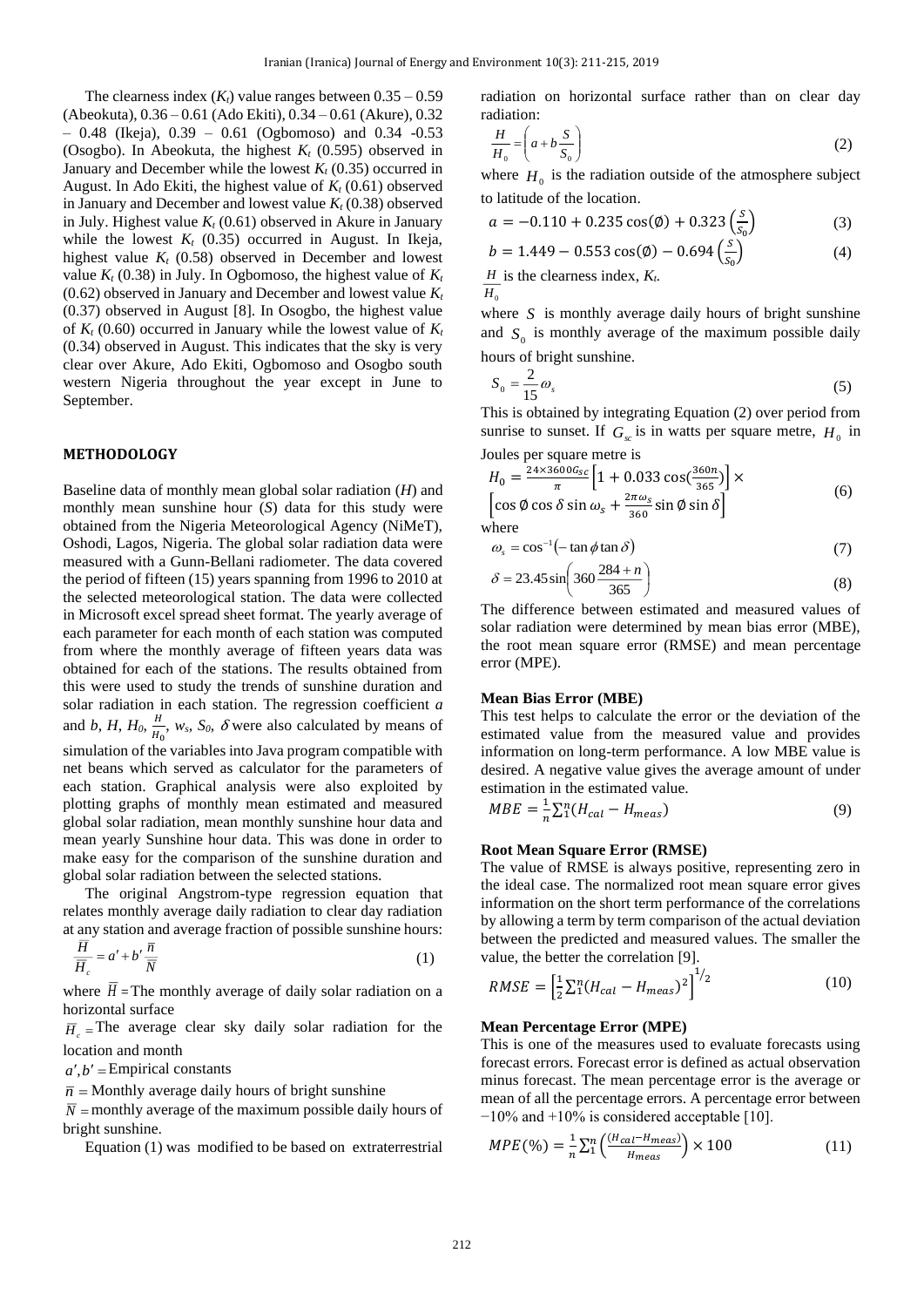#### **RESULTS AND DISCUSSION**

The sunshine hour data for Ikeja (South-western) Nigerian were optioned and the following figures were generated by means of calculations. Figure 1 shows the mean values of monthly sunshine hours for Ikeja from 1996 to 2010. The highest sunshine hour for Ikeja to be obtained in the month of February.

The month of August for Ikeja happens to be the month with the lowest mean sunshine hour recorded for the 15 years study period of 1996 to 2010. This of which can be associated with the heavy rainfall in the area during the month; thereby reducing the sunshine hour due to more absorption, reflection or scattering of solar radiation over Ikeja in this Month. Earlier we saw that Figure 1 suggested that the highest sunshine hour for North-eastern and falls in December.

Figure 2 clearly shows that year 2005 was very favourable for Ikeja as she records her highest sunshine hour under the width band of the study. Year 1996 having the lowest sunshine hour, Ikeja also had a major drop in 2004 noticeable in the above illustrated data.

Ikeja (North-western Nigeria) shows to a large extent the distribution of sunshine hour ranges from 5.7 to 6.1. The month of October to December 2005, October to December 2008 and April to December 2010 showed higher values of 7.1 to 7.8 hours of sunshine duration as shown in Figure 3.

The data showed the minimum value of sunshine hour to be recorded in the month of February 1998. The data shown



**Figure 1.** Mean Monthly sunshine hour for Ikeja from 1996 to 2010



**Figure 2.** Mean Sunshine Hour for each year of study in Ikeja



**Figure 3.** Distribution of Sunshine Hour for Ikeja from 1996 to 2010

in the monthly distribution along the z axis and the yearly distribution along the x-axis, the distribution shows that the values for sunshine hour ranging from 5.7 to 7.8 maximum as shown by the key ranges from blue to white colour coding for the entire period of study.

The value of Angstrom constants  $a$  and  $b$  of Angstrom type equation for the estimating global solar radiation for Ikeja Lagos state in Table 1 during this study was averaged and presented in the following equation:

$$
\frac{H}{H_0} = 0.25 + 0.63 \frac{S}{S_0}
$$
 (12)

This equation gives an empirical model for estimating global solar radiation in Ikeja, Lagos State Nigeria and surrounding cities in the South-Western part of Nigeria. The clearness index for Lagos was estimated to fall between 0.35 and 0.59 for the period of this study.

Figure 4 shows a plot of the measures and estimated global solar radiation for Ikeja. The percentage variation between the measured and the estimated values was found to be 7.64%. This value of percentage variations gives a very much correlation between the measured values and the estimated values of global solar radiation in Ikeja and by extension the South-western part of the country.

The months of February, November and December as shown in Figure 5 has clear shy as compared with June, July and August with the closest values to low cloudiness for Ikeja. Ikeja happens to have its cloud thick in July.

#### **Correlation between** *Hest* **and** *Hmeas* **for Ikeja**

Figure 6 shows the correlation between estimated global solar radiation and measured global solar radiation for Ikeja. This figure shows a correlation of 0.91 between these variables. This value of 0.91 for correlation shows that the angstroms constants for estimating global solar radiation for Ikeja have a certain high degree of correctness for estimating global solar radiation. For further investigation as to why the angstrom constants for this location was high as other locations under this study, the correlation of the measured global solar radiation and these values obtained for angstrom constants was carried out and found to be 0.85. The correlation between the measured global solar radiation for Ikeja and the values of Angstrom constants seen to agree for the estimated values of global solar radiation for this location hence; the value for angstrom constants could be used.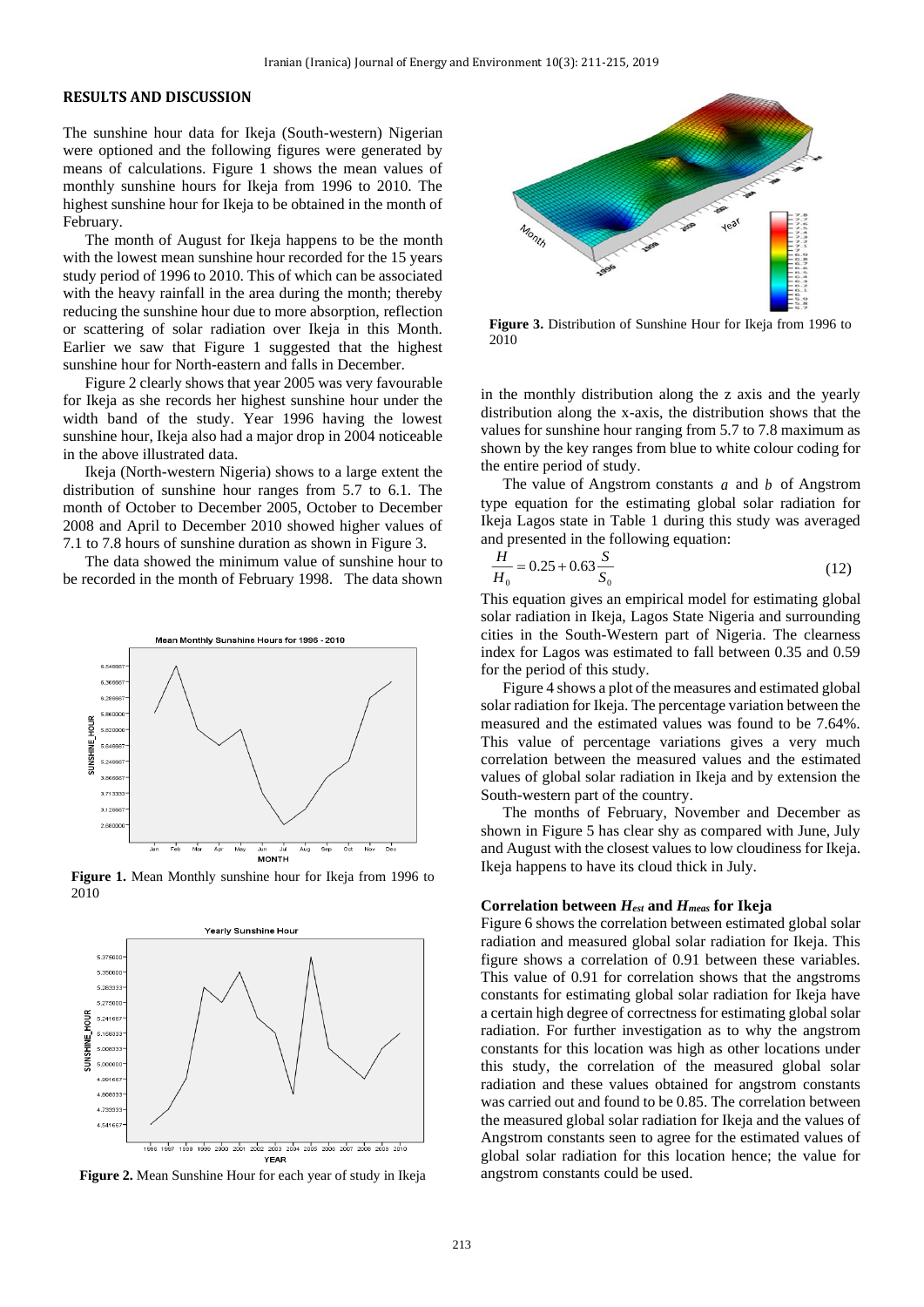| TABLE 1. Estimated Monthly Global Solar Radiation, Angstrom coefficient constants, Relative Sunshine and Clearness index for Ikeja (1996 |  |  |
|------------------------------------------------------------------------------------------------------------------------------------------|--|--|
| $-2010$ .                                                                                                                                |  |  |

| Month | <b>Mean Sunshine Hour S</b> | $H_{est} M J m^{-2} day^{-1}$ | <b>Mean Anomaly</b> | $H_{meas}$ $MJm-2$ day <sup>-1</sup> | $\boldsymbol{A}$ | b    | $rac{s}{s_0}$ | $K_t$ |
|-------|-----------------------------|-------------------------------|---------------------|--------------------------------------|------------------|------|---------------|-------|
| Jan.  | 5.86                        | 10.8                          | 0.77                | 10.76                                | 0.27             | 0.57 | 0.50          | 0.56  |
| Feb.  | 6.54                        | 10.8                          | 0.77                | 12.34                                | 0.29             | 0.53 | 0.55          | 0.59  |
| Mar.  | 5.82                        | 12.8                          | 2.77                | 13.06                                | 0.26             | 0.58 | 0.48          | 0.55  |
| Apr.  | 5.64                        | 13.1                          | 3.07                | 13.29                                | 0.26             | 0.60 | 0.46          | 0.54  |
| May   | 5.82                        | 12.7                          | 2.67                | 11.94                                | 0.26             | 0.59 | 0.47          | 0.55  |
| Jun.  | 3.71                        | 11.2                          | 1.17                | 10.28                                | 0.20             | 0.71 | 0.29          | 0.42  |
| Jul.  | 2.68                        | 7.6                           | $-2.43$             | 8.14                                 | 0.18             | 0.77 | 0.22          | 0.35  |
| Aug.  | 3.12                        | 5.1                           | $-4.93$             | 7.35                                 | 0.19             | 0.74 | 0.25          | 0.38  |
| Sep.  | 3.86                        | 6.9                           | $-3.13$             | 8.95                                 | 0.21             | 0.70 | 0.32          | 0.44  |
| Oct.  | 5.24                        | 8.5                           | $-1.53$             | 10.32                                | 0.25             | 0.61 | 0.44          | 0.53  |
| Nov.  | 6.28                        | 10.2                          | 0.17                | 11.81                                | 0.28             | 0.55 | 0.54          | 0.58  |
| Dec.  | 6.36                        | 10.7                          | 0.67                | 12.13                                | 0.29             | 0.54 | 0.55          | 0.58  |



**Figure 4.** Monthly Estimated and Measured Global Solar Radiation for Ikeja (1996 - 2010)



**Figure 5.** Monthly Estimated Clearness Index for Ikeja



**Figure 6.** Correlation between estimated global solar radiation and measured global solar radiation for Ikeja

## **Statistical test results**

Tables 2 and 3 show the statistical error result and clearness index for different locations of study, respectively.

Ikeja in this study had a Maximum clear sky index of 0.59 in February and a minimum of 0.35 in July giving an average of 0.51 clear sky conditions for the period of study for the whole months, a research carried out by Sanusi and Ojo [8] agrees with the value of 0.59 as the clearness index for south western Nigeria.

| <b>Station</b> | $H_{est}$<br>$MJm^{-2}$ day <sup>-1</sup> | $H_{meas}$<br>$MJm-2$ day <sup>-1</sup> | <b>MBE</b> | <b>RMSE</b> | <b>MPE</b><br>(%) |
|----------------|-------------------------------------------|-----------------------------------------|------------|-------------|-------------------|
| <b>IKEJA</b>   | 10.03333                                  | 10.86722                                | $-0.4169$  | 0.5896      | 3.83              |
|                |                                           |                                         |            |             |                   |

| <b>TABLE 3.</b> Clearness index for different locations of study |  |
|------------------------------------------------------------------|--|
|------------------------------------------------------------------|--|

| <b>Station</b> | $K_t$ (max) | $K_t$ (min) | $\boldsymbol{K_t}$ |
|----------------|-------------|-------------|--------------------|
| <b>IKEJA</b>   | 0.5915      | 0.3511      | 0.50875            |

#### **CONCLUSION**

Present study concluded that while the use of fossil and carbon based fuel is becoming increasingly scarce, the knowledge of possible positive solar energy potentials in Lagos would play a major role to overcome the sole dependency on this non-renewable energy sources. This study also concluded that the clearness index of Lagos with an average of 0.51 shows Lagos as a partially clear sky area and tendency of harnessing global solar radiation is very promising.

#### **REFERENCES**

1. Salima, G. and Chavula, G.M., 2012, Determining Angstrom constants for estimating solar radiation in Malawi, *International Journal of Geosciences*, *3*(2), pp. 391–397.